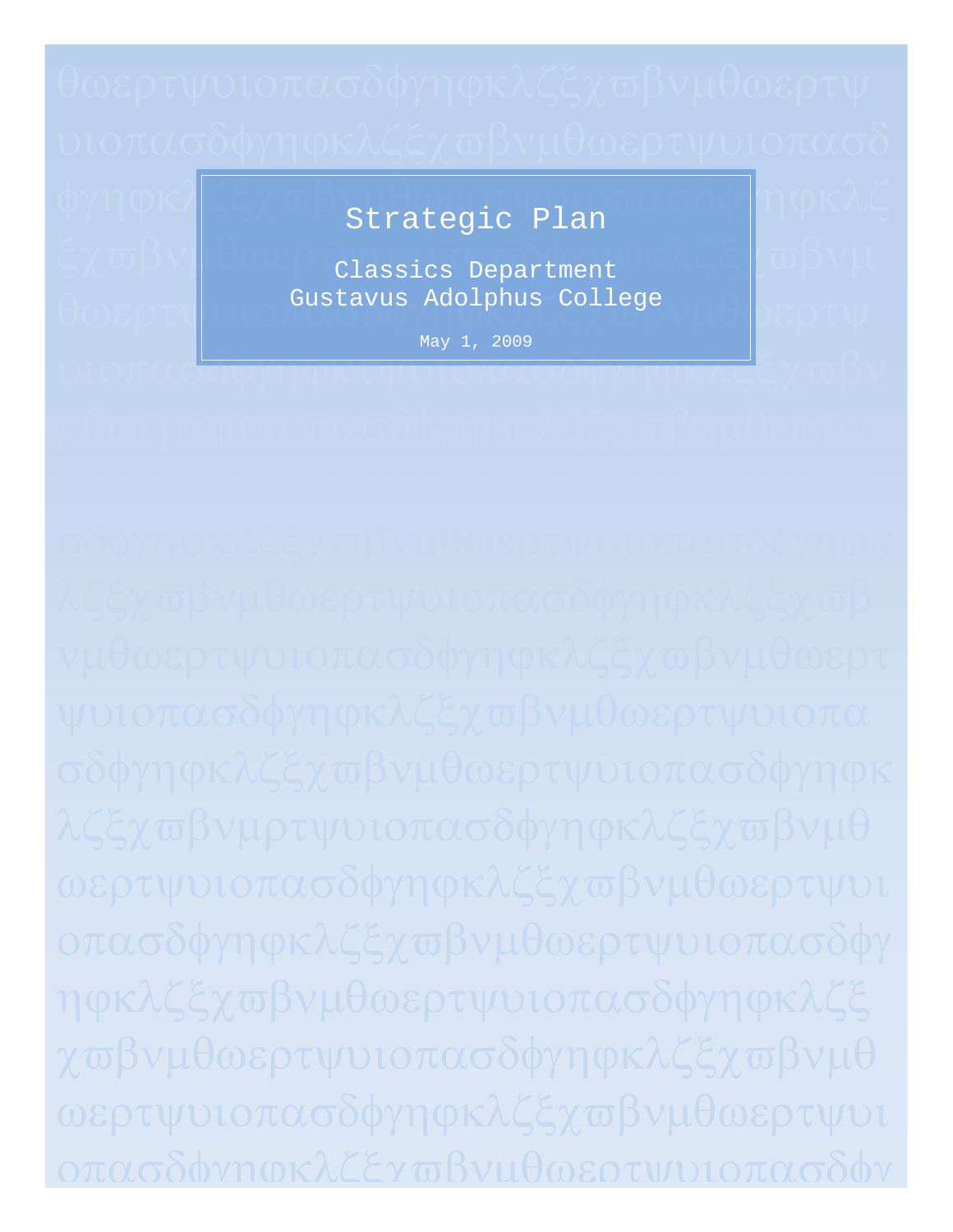# **Section 1 DEPARTMENT DESCRIPTION**

## **1.1 Overview of the Department**

Participating Faculty: Eric Dugdale, Seán Easton, Stewart Flory (emeritus), William Freiert, Yurie Hong, Mary McHugh, Matthew Panciera.

The Classics Department at Gustavus Adolphus College was formed as a separate department in 1979. "Beginning from virtually nothing..., it has in a remarkably short time attained national recognition as one of the country's fine small-college classics departments," in the words of the External Review of the department conducted by Leslie Preston Day (Wabash College) and David H. Porter (Williams College) in 2004. This remarkable achievement is a result of the combined talent, vision and commitment of the four classicists who built the program and who, between them, have devoted 120 years to teaching at Gustavus: Marleen Flory, Stewart Flory, Patricia Freiert and William Freiert. It is also a consequence of the college's support of classics and its appreciation of its integral role in the liberal arts.

Over the last seven years, the personnel of the department has undergone major changes. Eric Dugdale was hired in 2001 in preparation for Patricia Freiert's early retirement [Patricia has continued to teach FTS, IEX and other courses as an emerita]. The following year Matt Panciera was recruited for the position vacated by the untimely death of Marleen Flory. Following Stewart Flory's early retirement in 2003, the college hired Bronwen Wickkiser and when she departed after four years for a position at Vanderbilt, the college was able to recruit Mary McHugh. Will Freiert's position was filled with the hiring of Yurie Hong and her spouse, Seán Easton, on a joint contract.

The Classics Department has always maintained a strong commitment to the general education program of the college. We offer a broad range of classics courses that do not require knowledge of the ancient languages and satisfy LARS, ARTS or HIPHI general education requirements. These courses vary in size from Myth and Meaning (with a total maximum enrollment of 160) to lecture courses with a maximum enrollment of 30.

We also teach Latin and Greek language and literature courses from beginning through advanced level. These courses are at the core of our program, and the major requires that over half of a student's work be in one or both of the languages. Latin has the second highest language enrollment, and this year 49 students chose to fulfill the college's language requirement by studying ancient languages. Although the enrollment in an upper level Greek or Latin course is typically small (enrollments have ranged from 3-8 students over the last 5 years, with a class average of 5.5 students), the enrollments in our courses as a whole have consistently put us above the college-wide average per FTE.

As well as enjoying healthy overall enrolments, classics has attracted a steady flow of majors. The number of majors graduating in classics each year has varied from three to eleven in the last decade, with an average of 6.5; the numbers have been trending up in recent years (8, 6, 8 majors graduated in 2006, 2007 and 2008 respectively, with 9 looking to graduate in 2009).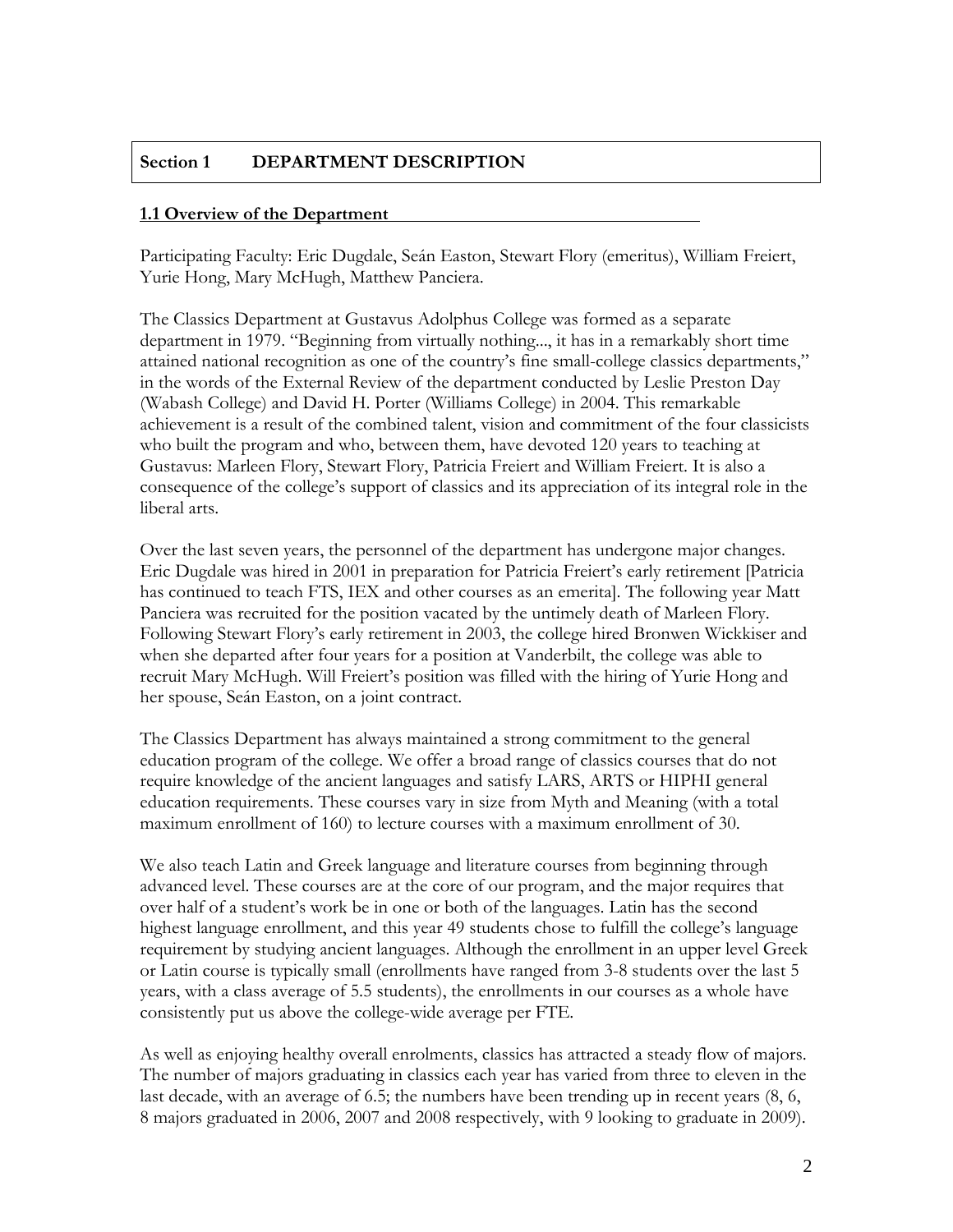# **Mission**

The mission of the Classics Department is fundamentally aligned with the liberal arts principles that Gustavus Adolphus champions and that have their origins in the ancient world. Central to the model of the classical *artes liberales* is an understanding of the inherent interconnection of the various fields of learning. Classics is an embodiment of this approach, an interdisciplinary field defined chronologically and geographically rather than through a single methodology. At Gustavus Adolphus College, the Classics Department aims to introduce as many students as possible to the foundations of western culture within its Mediterranean context by teaching the languages, literatures, history, philosophy, art, and archaeology of the Greco-Roman world, from pre-history to the Renaissance.

Through its diverse curriculum, the department supports many specific goals of the college's mission, enabling students to come to understand themselves and their environment within a historical framework, perceive complexity, think critically, and develop an appreciation for the liberal arts and the intrinsic value of learning. The department's mission is to train students who are as broadly educated as possible, with skills of life-long learning that will transfer to whatever careers they eventually pursue and will prepare them for lives of leadership and service to the common good. The rigors of studying classical languages provide an excellent training for the mind, fostering analytical capabilities and mental discipline as well as perseverance and a sense of intellectual fulfillment. We endeavor to provide students whose interest is in being professional classicists with the linguistic and discipline-specific skills needed to succeed in teaching or graduate school.

## **Vision**

The Classics Department will continue to build to become a department that is **nationally recognized** for its excellence as one of the top liberal arts college classics departments. We will offer a broad range of courses that contribute to the college's general education programs, and that foster in students the habits of mind that underpin the liberal arts: an interdisciplinary perspective, intellectual curiosity and independent thinking, analytical reasoning, an understanding of the historical context of ideas, and a commitment to the application of knowledge in service of the common good.

Through the sequence of courses in Greek and Latin languages, students will be able to develop the **linguistic skills** and gain the **socio-historical context** needed to engage directly with primary texts from Greek and Roman cultures. Students will also acquire a deeper understanding of how language works, improve their verbal, grammatical and analytical skills, and lay the foundation for learning modern languages derived from Greek or Latin.

The Classics Department's curriculum will allow majors **to gain a broad understanding of the Greco-Roman world and of the main approaches** to studying it associated with the various sub-fields of classics, from archaeology to epigraphy to literary theory. It will also offer them opportunities to engage in **independent research**. It will foster a range of skills **transferable** to any professional career while providing the necessary disciplinary foundation for those entering classics as a profession.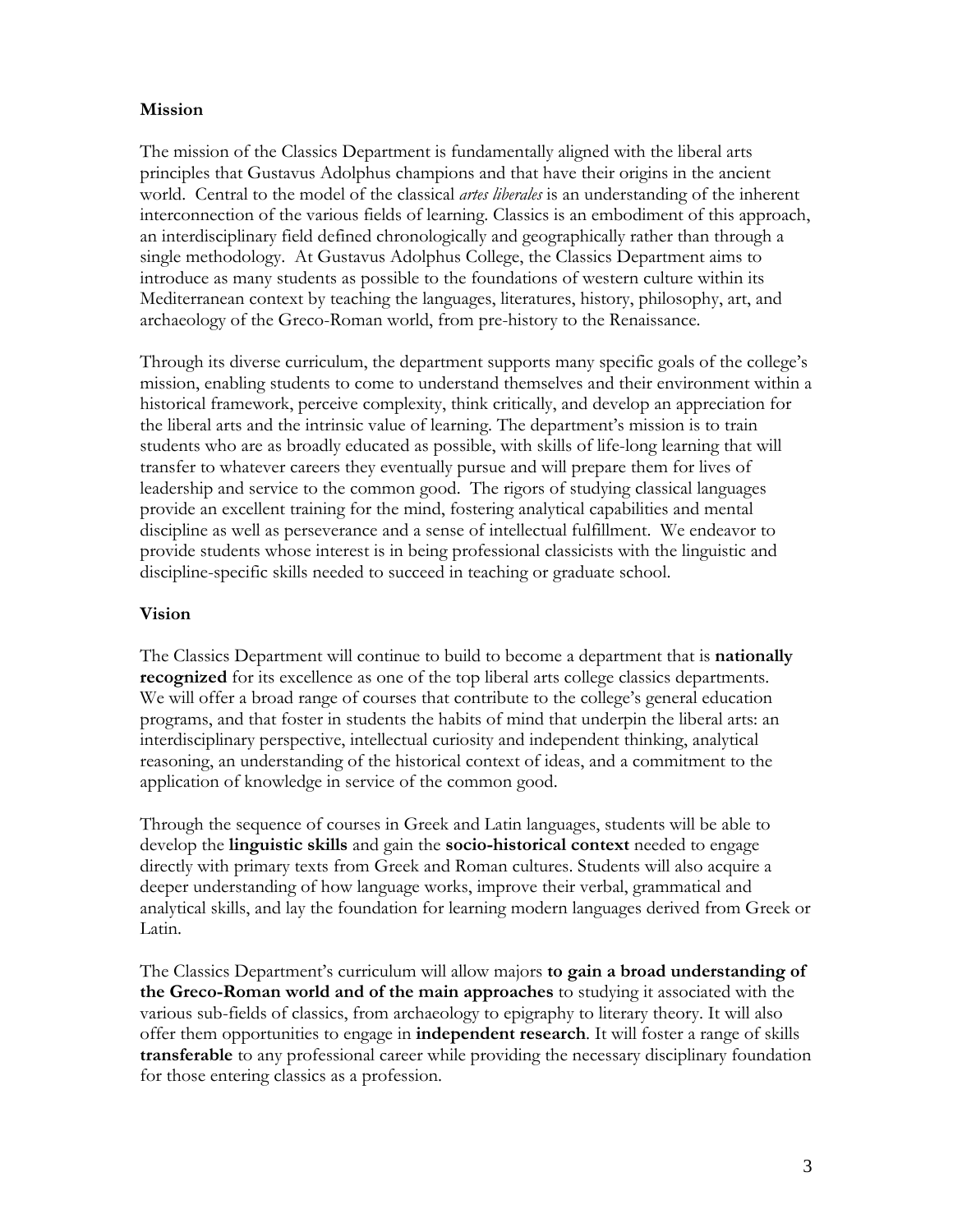As a department, we will contribute to the college's vision of offering a nationally recognized liberal arts education by setting **high academic standards** for ourselves and for our students, by offering a rich array of **curricular and extra-curricular opportunities**, and by seeking to enable all our students to fulfill their academic potential.

We will provide opportunities for students to learn about the ancient world through **direct engagement with its material culture**, through study abroad, archaeological fieldwork, and work with museum collections.

We will cultivate **strategic partnerships** that will enhance the educational experience of our students and that will allow us to serve effectively as a resource for promoting classics within the region.

As a department, we will seek to live out the college's core values by **building community**, and by serving the needs of the college and the broader community. In our study of the ancient world, we and our students will grapple with social and ethical issues that will inform our commitment to civic and moral engagement in our contemporary ambit.

# **Goals**

- 1. Engage students in education that fosters creativity, independent thinking, and leadership.
- 2. Educate for lives of engaged citizenship and global understanding.
- 3. Educate for life-long learning.
- 4. Serve as a resource for the teaching and promotion of classics.
- 5. Advocate liberal arts ideals and help shape a liberal arts framework for the twenty first century.
- 6. Support faculty in their pedagogical engagement.

# **1.2 Programs**

The Classics Department offers the following majors:

- 1. Classics Major: this major (our most popular major) includes a significant language component, requiring students to take at least six courses in Greek or Latin (at least six courses in the one language). Some majors choose to study both Greek and Latin, while others focus exclusively on one language.
- 2. Latin Major: this major is similar to the classics major, but is designed with those students in mind who may go on to teach Latin. It stipulates specific courses (Myth and Meaning, Roman History, and Latin Prose Composition) that are an essential part of the training of a Latin teacher. Since classics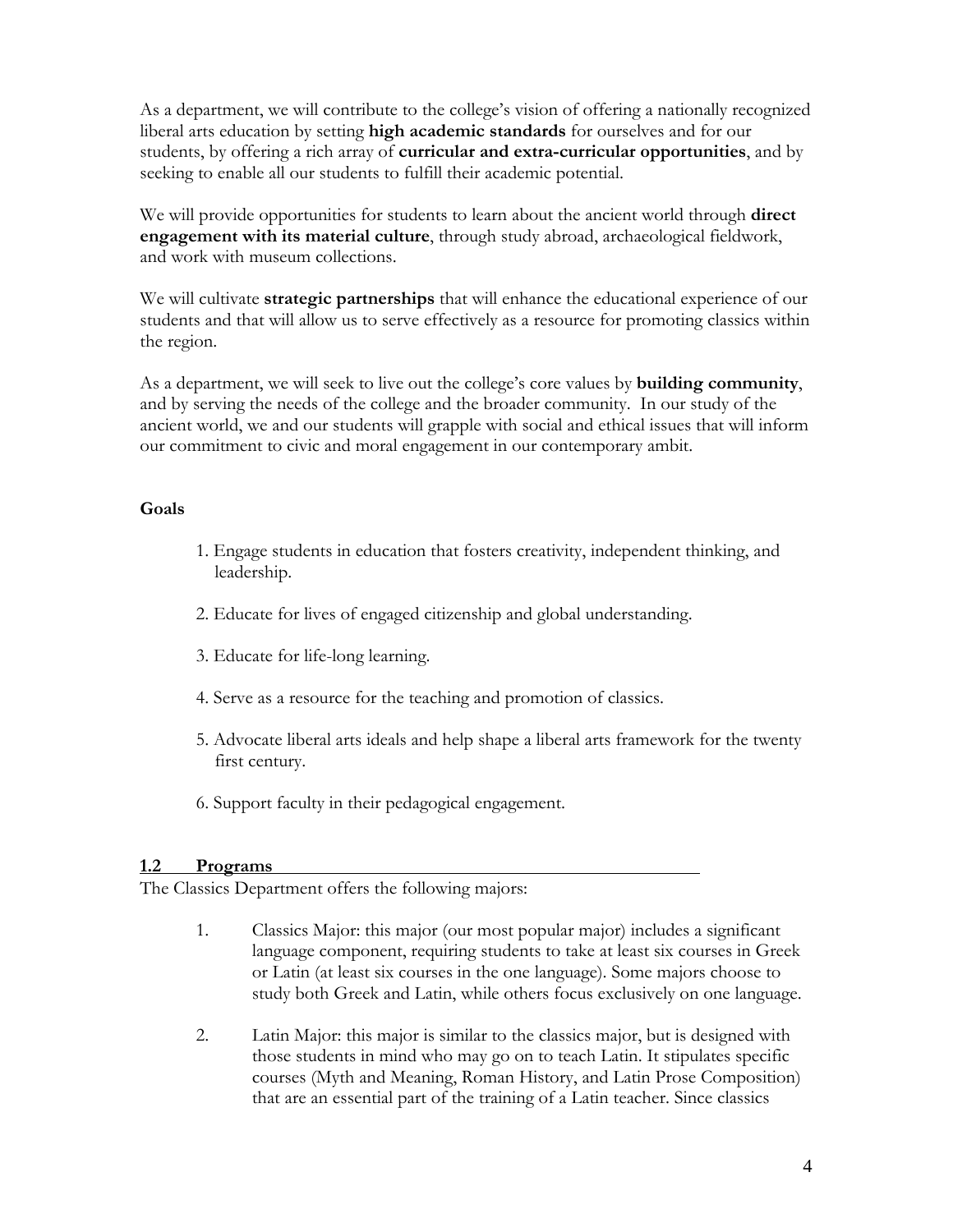majors at some universities do not include language training, the title 'Latin Major' also clarifies that the student has studied the Latin language.

3. Major with Honors: graduating with honors carries a GPA requirement and also involves writing a thesis.

The Classics Department also offers the following minors:

- 1. Minor in Classical Studies
- 2. Minor in Greek
- 3. Minor in Latin

The minors in Greek and in Latin require an additional year of language study compared to the minor in Classical Studies.

# **1.3 Support relationships**

Given the interdisciplinary nature of classics, our students benefit from courses taught by a number of departments. Such courses include POL 265: Classics in Political Thought, PHI 201: Ancient Philosophy, T/D 130: Foundations of Western Theatre, to give just three examples. With departmental approval, students may count towards the classics major a broad range of relevant courses taught in other departments. Furthermore, many of our majors are double-majors, and their studies in classics and other disciplines frequently intersect.

**Religion Department:** The Classics Department relies most directly on the Religion Department – in particular, on the expertise of Dr. Casey Elledge in the ancient world. Dr. Elledge regularly teaches our GRE 202: The Greek New Testament course; his contributions on a range of matters, from teaching to advising student theses, have been of great benefit to our department.

**FTS and Curriculum II:** The Classics Department contributes regularly both to the FTS program (usually 1 course per year) and to Curriculum II (usually 4 courses per year). The majority of the courses that we regularly teach (19 of 25) contribute to the general education liberal arts perspective courses. Our involvement in general education is a natural outworking of our commitment to the college's liberal arts mission; at the same time, it introduces students to a discipline which most of them have not had an opportunity to explore before coming to college.

**Other Departments and Programs:** We enjoy close ties with a number of departments and programs, and benefit greatly from the exchange of ideas that result from joint ventures. Many of the public lectures that the Classics Department regularly hosts are made possible through co-sponsorship by other departments or offices. In the last five years alone, lectures have been co-sponsored by the Center for Vocational Reflection, Diversity Center, English, LALACS, Modern Languages, Literatures and Cultures, Physics, Sociology and Anthropology, and Theatre and Dance.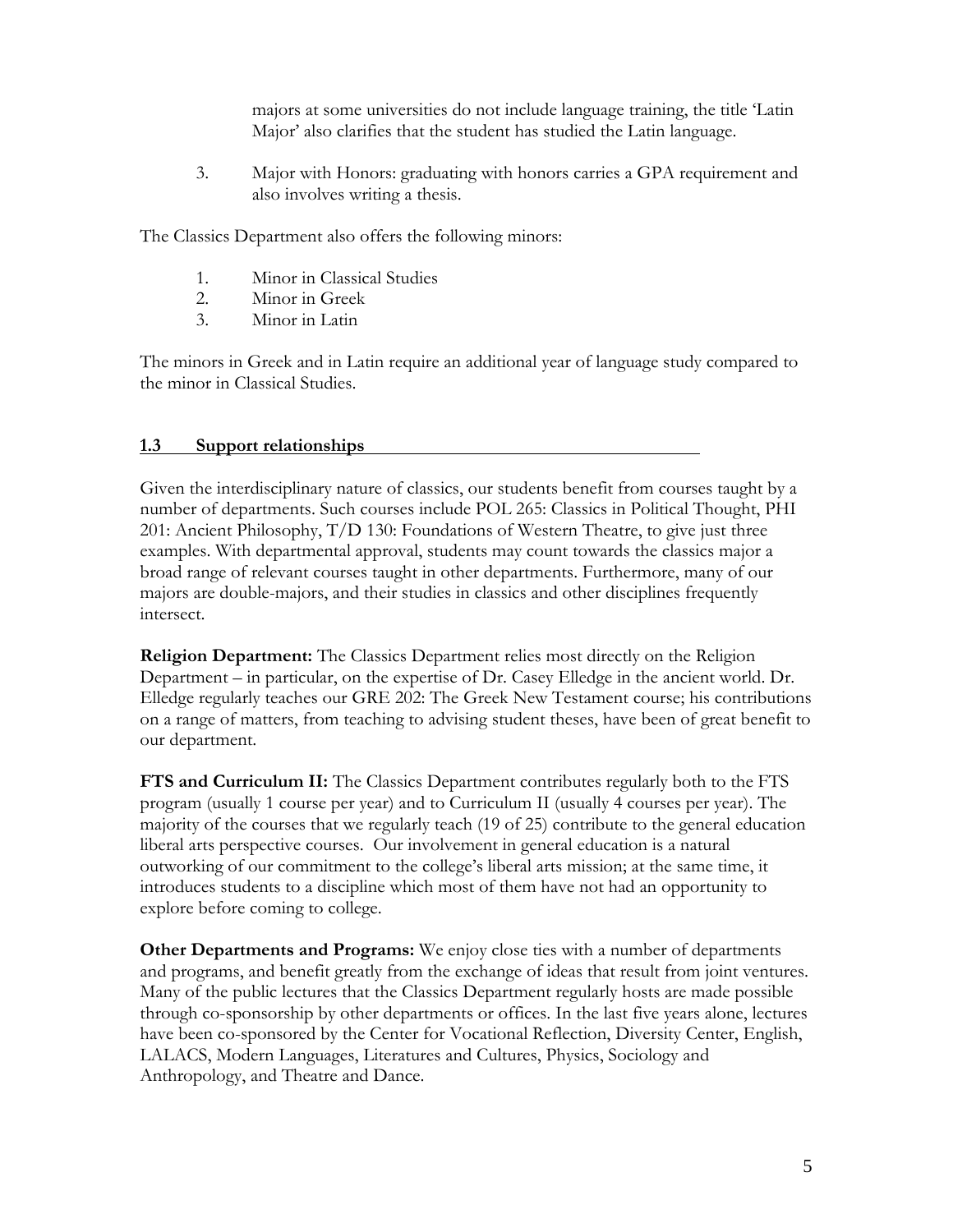## **Section 2 Strategic Review**

### **2.1 Strategic issues**

# **STRENGTHS**

The Classics Department enjoys a national reputation for excellence. Indeed, its "unusually strong Classics Department"<sup>[1](#page-5-0)</sup> is a distinctive feature of the college.

# **Faculty:**

- A particular strength of the department is the quality and commitment of its faculty. The department has a long tradition of significant contributions to the academic excellence of the college. In 1983, Gustavus was awarded a chapter of Phi Beta Kappa, in large part through the efforts of Marleen Flory. Stewart Flory founded the 'Shop Talk' series in which faculty present their research. Members of the department have won the Edgar M. Carlson Award for Distinguished Teaching, the Faculty Scholarly Accomplishment Award, and the Faculty Service Award. They have served in key leadership roles in professional organizations and won prestigious national and international fellowships such as the National Endowment of Humanities year-long fellowship and the Rome Prize fellowship. Our faculty has also led summer NEH programs at Gustavus. Six have published books. The department continues its historic involvement in pedagogical research.
- The international experience of its faculty is a particularly rich asset. Current faculty members have led student travel-courses to Greece, Turkey and Italy, taught at the Intercollegiate Center for Classics in Rome (2004-5) and the Intercollegiate Center for Classics in Sicily (2008-9), taught as an exchange professor at Kansai Gaidai University in Japan (1992) and on a Fulbright at Tohoku University Graduate School of International Cultural Studies, also in Japan (1997-8), participated on a National Endowment for Humanities summer seminar in Italy (2008), served on the board of the American School of Classical Studies in Athens (2008-present), to cite a few salient examples.

**Subject Matter:** The subject-matter of classics offers the department many opportunities to contribute to the mission of the college. Our courses introduce students to the history, philosophy, religions, politics, theatre, oratory, cultures, languages and literature of the ancient world. Graduating majors consistently praise both the breadth and academic rigor of the curriculum. Through its diverse curriculum, the department supports many specific goals of the college's mission.

• Students develop the intuitive mental habits of making distinctions and perceiving complexity through the study of Latin and Greek. They learn to think critically through analysis and discussion of primary texts, to think historically by

<span id="page-5-0"></span>i 1 Report by reviewers from the North Central Association of Colleges and Schools, college-wide external accreditation review in 2002.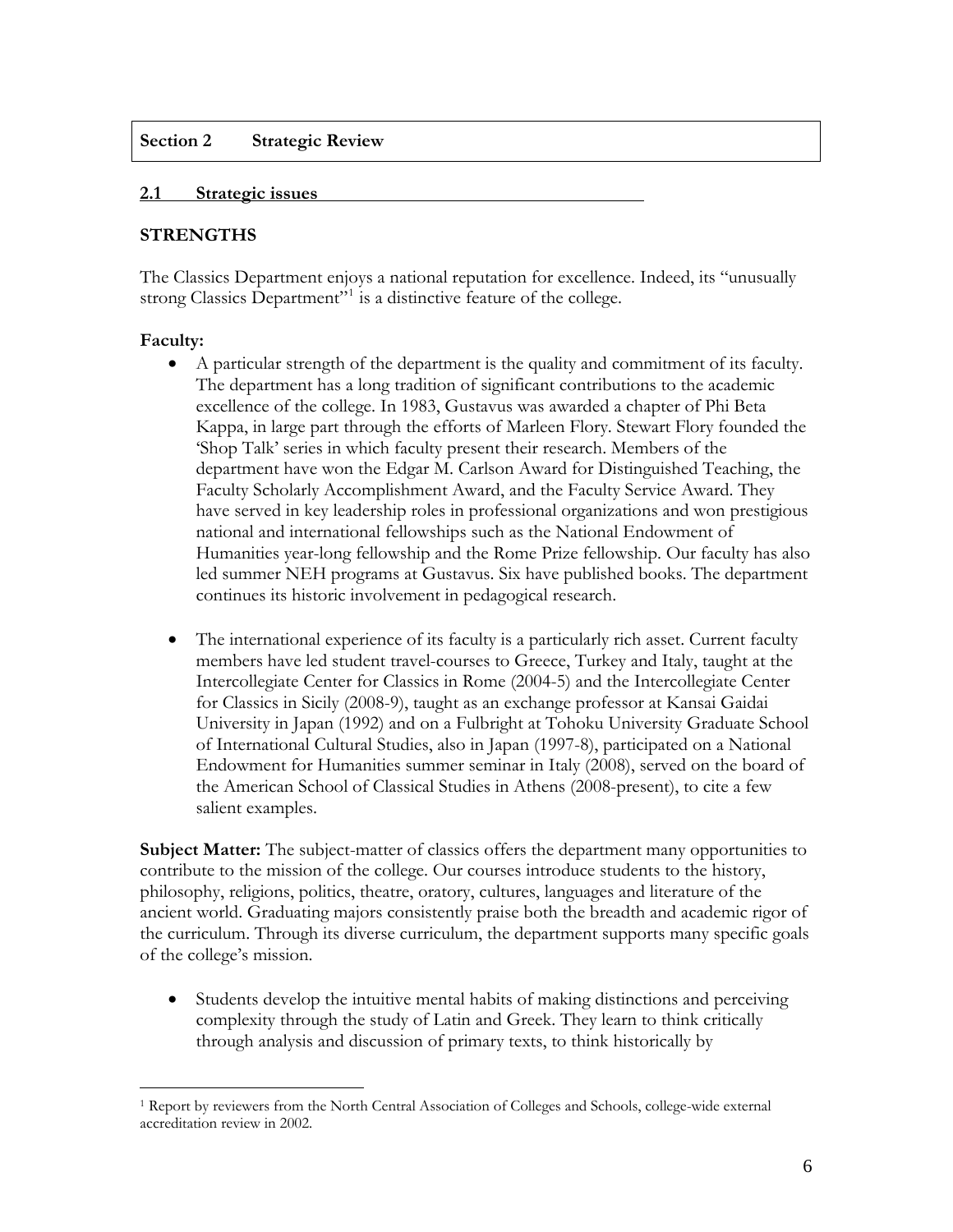understanding change and continuity over time, and to think ethically through the consideration of values.

- They develop their aesthetic sensibilities by experiencing art, literature, and theatre, and learn to understand by studying the diverse societies of the ancient Mediterranean and their interactions and by understanding and critiquing the classical sources of world culture.
- The classics curriculum also contributes to the development of a mature understanding of the Christian faith by offering instruction in Greek, including a course on the Greek New Testament, and by giving students an understanding of the socio-historical context in which Christianity first developed.
- It educates informed citizens, allowing students to develop an understanding of the historical roots and philosophical underpinnings of modern culture, its institutions and values, and of the liberal arts tradition.

**Interdisciplinarity:** A key strength of the classics program is its range and the way it engages students in exploring ideas across disciplinary boundaries. The department is committed to developing in our students the ability to think across the boundaries of courses and disciplines, to bridge the conceptual divides between ancient and modern periods and diverse cultures, and to make connections between what they are studying and their lives, thereby empowering to become life-long learners.

- As well as offering courses that foreground interdisciplinarity, classics each year brings in prominent academics whose lectures and workshops introduce many dozens of students to cutting edge ideas and a wide range of approaches, as can be seen from examples of recent events:
	- o Patrice Rankine, Purdue University, *Black Athena and Myths of African Diaspora Identity in Latin America and Brazil* (2009): mythology, sociology.
	- o K.O. Chong-Gossard, University of Melbourne, *Pavane for a Dead Infant: Consolation in Euripides' Hypsipyle* (2008): gender studies, theatre.
	- o Stephen Berard, Wenatchee Valley College, *Latin as a Living Language* (2008): language, history and the liberal arts.
	- o Jenny Strauss Clay, University of Virginia, *The Perfect Hero: Sarpedon in the Iliad* (2007): mythology, ethics.
	- o Joseph Rife, Macalester College, *Life and death at a port in Roman Greece: The Kenchreai Cemetery Project* (2007): archaeology and sociology.
	- o James Morwood, University of Oxford, *Sophocles, Euripides, Shakespeare* (2006): classics, theatre.
	- o Cynthia Damon, Amherst College: *The 'Splendid Idea' and the 'Hatrack': Goethe and Twain on Pompeii* (2006): comparative literature.
	- o John Miller, University of Virginia, *Octavian, Apollo, and Self-Imaging during the Second Triumvirate* (2006): history, politics, numismatics.
	- o Carl Rubino, Hamilton College, *Human Choices in an Uncertain Universe: Reflections on Science, Ethics and the Humanities* (2005): physics, ethics.
- Interdisciplinary approaches also often inform student research, and the topics of student research papers and honors theses show a broad range of interests. Our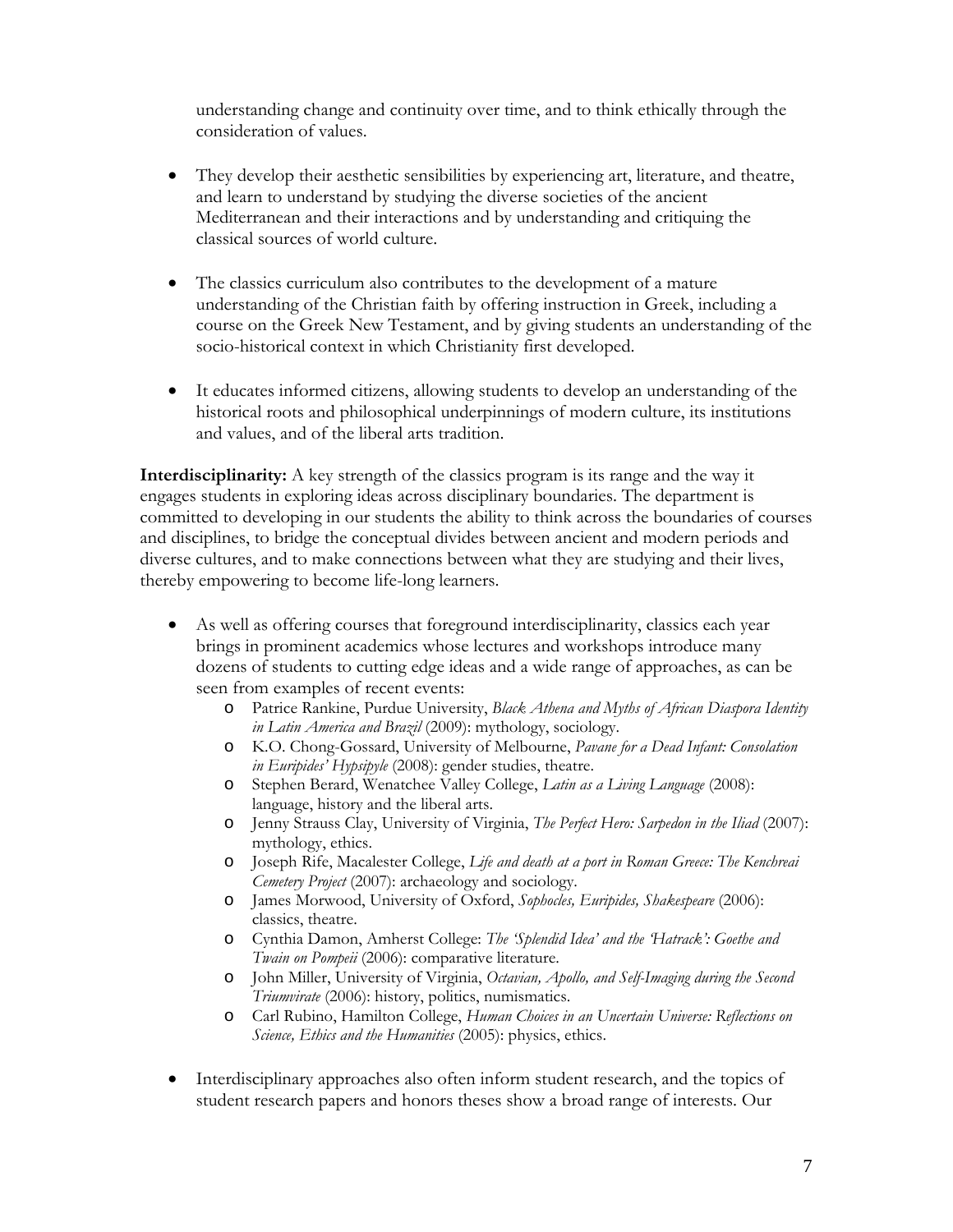students have enjoyed notable success in presenting their research in prestigious national fora.

- o Kaija Hupila and Tasha Genck presented papers at the national Eta Sigma Phi (the classics honors society) convention in New Orleans (2004).
- o In 2007 Andrew Howard gained the rare distinction of having his paper accepted at the national CAMWS conference in Cincinnati, a forum normally only for faculty and graduate student research.
- o In February 2009, Paula Wiggam presented a paper at a conference on Colonization and Cultural Exchange at Carleton College; the proceedings of the conference will also be published.

# **Community:**

- Our students participate annually in the national Greek and Latin exams.
- Our Eta Sigma Phi (the classics honors society) chapter is particularly active and organizes a broad array of social and academic events.
- Collegiality and a sense of community have long been strengths of the department, appreciated and cultivated by its students and faculty alike. Indeed, the department functions as a model cooperative learning community.

**Career Paths:** Our alumni go on to a variety of careers. Recent graduates have entered law school, medical school, divinity school, and graduate programs in classics.

- Gustavus is one of only three institutions in Minnesota accredited to provide certification for teaching Latin in schools. Many of our alumni/ae maintain close ties with the department and write in to our annual departmental newsletter.
- At a 2006 departmental event for alumni, students and friends of classics, three alumni now teaching at universities (Professor Mary Jaeger, '82, University of Oregon, Professor Pedar Foss, '88, and Professor Christopher Tilquist, '91, University of Louisville) gave lectures on the scientist Archimedes in the ancient literary tradition, on archaeological excavation at Pompeii, and on the use of ancient DNA in anthropometrics. Several recent graduates are teaching classics in Minnesota schools.

**Future of Latin:** The study of Latin in the U.S. suffered a catastrophic downturn in the 1960s and 70s, in part a result of the National Defense Education Act of 1958, which omitted support for Latin except at the graduate level, privileging instead the sciences, modern languages and technical training. In the last two decades, however, the subject has rebounded and is experiencing growth, especially in schools, and numbers are healthy.

• For example, more than 150,000 students participated in the National Latin Exam in 2008, 8,700 students took Advanced Placement exams in Latin in 2007, and there are currently over 50,000 members of the National Junior Classical League for middle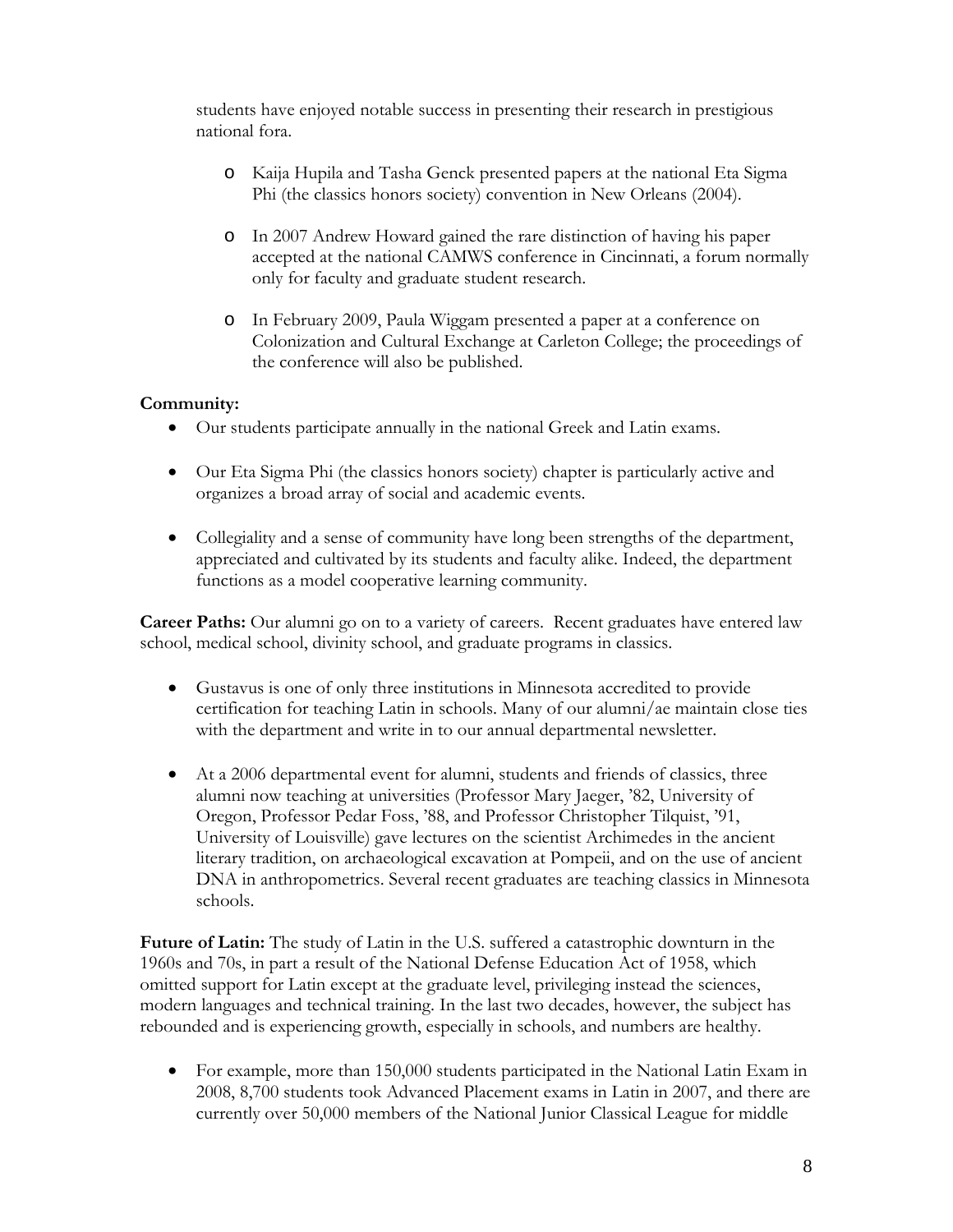and high school students in classical courses, making it one of the largest academic youth organizations in the world.

- A range of studies statistically demonstrate the efficacy of Latin in improving reading and reading comprehension skills, developing higher order cognitive skills, improving scores on standardized exams such as the SAT and ACT, and developing skills in foreign languages acquisition.<sup>[2](#page-8-0)</sup> New Latin programs in Los Angeles innercity schools are noting particular benefits among Latino students, who through their study of Latin are making valuable connections to their linguistic and cultural heritage.<sup>[3](#page-8-1)</sup>
- However, there is currently an acute shortage of Latin teachers, and each year numerous Latin programs close because a school district is unable to find a qualified teacher.
- Historically, Latin has not had as strong a presence in the Minnesota schools as it has had in other regions, especially on the East coast and in the South. A handful of Minnesota public high schools offer Latin along with a somewhat larger number of private schools.
- The Classical Association of Minnesota has played a vital role in promoting classics in the state and bringing together teachers of classics in Minnesota schools, colleges and universities.
- In the last five years, seven new charter schools have opened in the Twin Cities Metro area, all offering a classical curriculum, including Latin, built around the liberal arts.<sup>[4](#page-8-2)</sup> These charter schools hold promise for the future of classics in Minnesota and offer opportunities for strategic partnership in promoting classics and the liberal arts.

# **WEAKNESSES**

**Lack of Access to Archaeological Field Opportunities:** The field of classics is greatly enhanced by the study of its material remains. All across Europe, North Africa and the Near East, archaeological excavations and surveys are advancing our understanding of the ancient world; similarly, important contributions are made through other sub-fields such as epigraphy (the study of inscriptions), papyrology (the study of papyri), and numismatics (the study of coins).

• Although our curriculum offers courses in Greek Art and Archaeology and Roman Art and Archaeology and includes units on epigraphy and papyrology in the Classics

i

<span id="page-8-1"></span><span id="page-8-0"></span><sup>&</sup>lt;sup>2</sup> A. K. DeVane, *Efficacy of Latin Studies in the Information Age*, 1997.<br><sup>3</sup> Edward George, "Latin and Spanish: Roman Culture and Hispanic America," in *Latin for the 21st Century: From Concept to Classroom*, ed. Richar

<span id="page-8-2"></span><sup>&</sup>lt;sup>4</sup> Nova Classical Academy, St Paul (opened 2003); Eagle Ridge Academy, Eden Prairie (2004); St Croix Preparatory Academy, Stillwater (2004); Paideia Academy, Apple Valley (2005); Beacon Preparatory School, Plymouth (2006); Seven Hills Classical Academy, Bloomington (2006; Eric Dugdale served on the founding board); Aspen Academy, Savage/Shakopee (2008).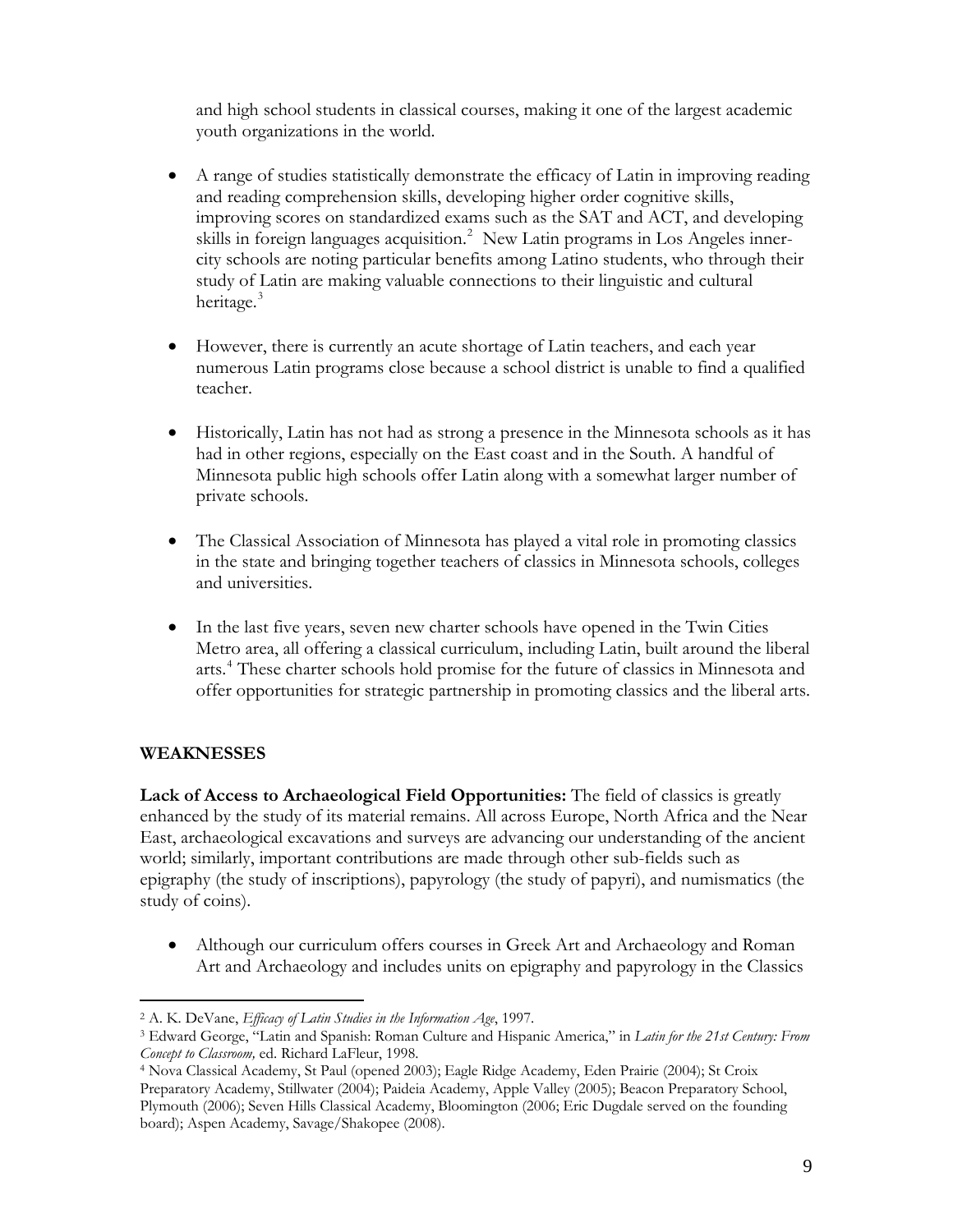Capstone Seminar, student engagement with the classical material culture is severely restricted through lack of access to field opportunities. Opportunities for students to participate in summer field schools which provide training in archaeological methods and offer hands-on archaeological experience are sorely lacking.

- Few liberal arts colleges run their own archaeological projects, since this is an expensive undertaking and requires having an archaeologist in the department who has an excavation permit; the option preferred by most colleges is to partner with an existing archaeological project offering training through a field-school.
- Most reputable field-schools will only admit students from affiliated colleges and universities (and affiliation carries a membership cost for the affiliated institution). Those which do not require institutional affiliation typically charge higher course fees that preclude most students from participating. The few who have been able over the years to dig (in Crete, Egypt, Israel, and Greece)<sup>[5](#page-9-0)</sup> have found the experience to be very rewarding.

**Financial Costs of Study Abroad:** A lack of financial resources also prevents our students from participating in many other opportunities that are central to the study of classics. The added cost of studying abroad in programs such as the Intercollegiate Center for Classical Studies (in Rome or Sicily) and the College Year in Athens is prohibitive for some. Similarly, most students cannot afford to participate in summer conducting research or taking advantage of internships in museums (most of which are unpaid or underpaid) or other educational opportunities since they have to spend the summer working to pay for college.

**K-12 Latin Education in Minnesota:** The relative lack of Latin programs in K-12 education in Minnesota brings an attendant set of challenges. For example, the department needs to educate students, parents and other members of the Gustavus community about what a classics program entails.

# **2.2 Barriers**

#### **Lack of funds…**

i

**to partner with field-schools:** In order for students to be able to participate in archaeological field opportunities, Gustavus will need to commit to a strategic partnership with an archaeological project that runs a field-school. This will require the raising of funds both pay the institutional membership dues required for affiliation with a project and to support a student's participation in cases of demonstrated financial need.

**to support student conference travel and study abroad:** Lack of funds prevents students from taking advantage of many other educational opportunities, including studying abroad, conducting research and presenting at conferences, and engaging in creative and scholarly projects over the summer. Scholarships in support of these educational needs are sorely needed.

<span id="page-9-0"></span><sup>5</sup> In the 1970s and 1980s, Gustavus used to have affiliations with digs in Crete, Messenia, and Egypt.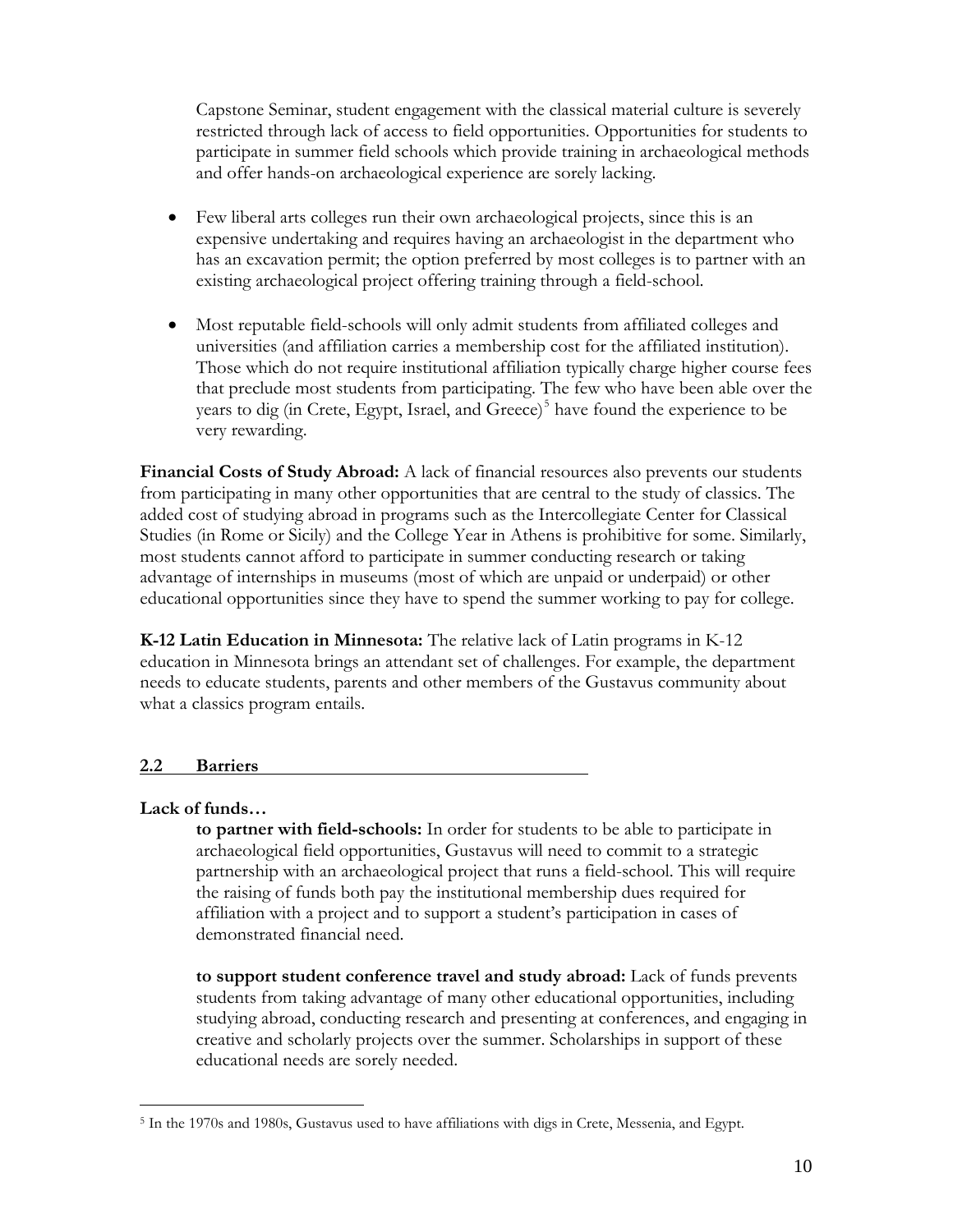**to cover departmental needs:** Financial stringencies are also exerting an increasing constraint on the department's capabilities as an already restrictive departmental budget has lost ground over the years against inflation and the cost of living. Over the last decade [1998-2008], the departmental budget has increased by 17.3% against a 30.3% rise in the Consumer Price Index.

**to cover faculty travel:** Lack of funds present considerable difficulties for faculty wishing to travel to conferences in order to present papers, chair panels, and engage in crucial scholarly conversations with others in their field of specialty. Especially in a department with such a large percentage of non-tenured faculty, supplementary funds are very much in need.

**Demands on Faculty:** Departmental faculty members also face a number of particular challenges.

- Teaching a wide range of courses in a variety of fields and across a time-period that spans three millennia requires a considerable investment of time in professional and course development in order to stay au courant.
- In a small department, each member shoulders a larger portfolio of responsibilities. The accomplishments of the Classics Department are built on hard work, and it is an ongoing challenge to sustain the department's range of commitments. Furthermore, many of the strategic initiatives proposed in Section 3 call for significant investment of the faculty time for their implementation.
- Unlike most other departments, the Classics Department chair does not have a course release to assist in meeting these obligations, and the situation is particularly acute in the current period of transition when half of the department is not yet tenured.

#### **Section 3 Strategic Initiatives and Recommendations**

# **Goal 1: Engage students in education that fosters creativity, independent thinking, and leadership.**

 **\_\_\_\_\_\_\_\_\_\_\_\_\_\_\_\_\_\_\_\_\_\_\_\_\_\_\_\_\_\_\_\_\_\_\_\_\_\_\_\_\_\_\_\_\_\_\_\_\_\_\_\_\_\_\_\_\_\_** 

**Strategic Initiative 1.1:** Provide students with opportunities to conduct independent research and disseminate their scholarship.

Tactic (e.g.) Further develop a curriculum that builds research skills and that leads to a major research project.

Tactic (e.g.) Create opportunities for students to work with faculty on projects that build research skills and foster creativity.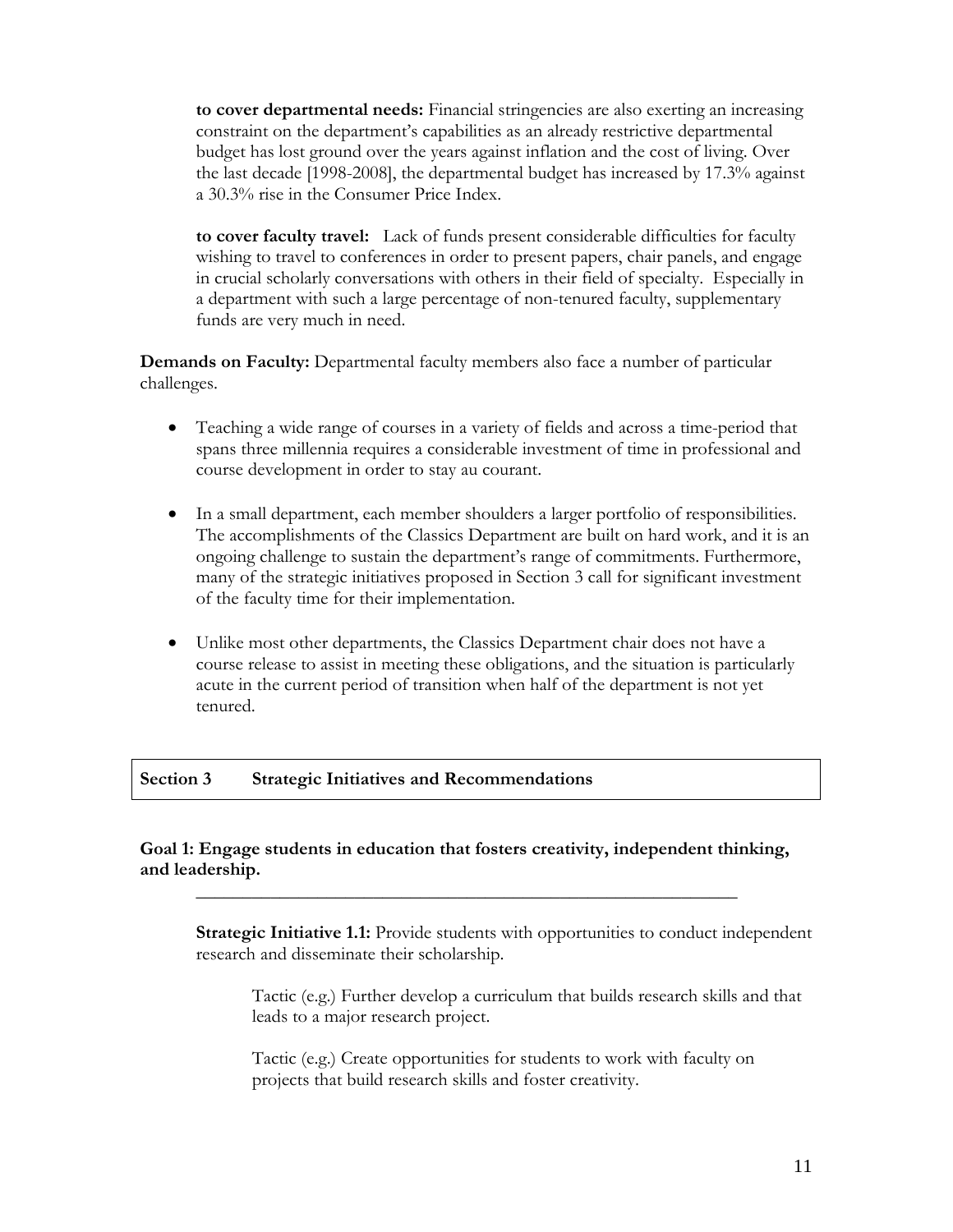Tactic (e.g.) Showcase student scholarship (e.g. through public presentations and using web-based and print media).

Tactic (e.g.) Encourage, and provide funding for, students to present their research beyond the confines of the college (e.g. at conferences).

Tactic (e.g.) Provide access to information about available opportunities.

Tactic (e.g.) Provide a broader range of IEX-term career explorations.

**Strategic Initiative 1.2:** Raise funds for a permanent endowment to fund a scholarship that enables students to pursue a summer project that furthers their study of classics, fosters creativity, or develops skills in research.

**Strategic Initiative 1.3:** Develop opportunities for classics students to engage in leadership roles.

Tactic (e.g.) Use Eta Sigma Phi (the classics honors society) as an avenue for students to develop leadership skills.

Tactic (e.g.) Use students in peer teaching and other positions that develop their leadership and teaching skills, further their academic interests, and allow them to serve their peers as mentors.

Tactic (e.g.) Engage students in innovative projects that enhance student learning (e.g. developing and podcasting language learning materials).

## **Goal 2: Educate for lives of engaged citizenship and global understanding. \_\_\_\_\_\_\_\_\_\_\_\_\_\_\_\_\_\_\_\_\_\_\_\_\_\_\_\_\_\_\_\_\_\_\_\_\_\_\_\_\_\_\_\_\_\_\_\_\_\_\_\_\_\_\_\_\_\_**

**Strategic Initiative 2.1:** Capitalize on the disciplinary potential of classics to engage students in education that develops a nuanced understanding of the world and a commitment to living lives of engaged and informed citizenship.

Tactic (e.g.) Enhance the classics curriculum so that engagement with the core values of the college is a key component of the learning objectives of all its courses.

Tactic (e.g.) Foreground the multiculturalism of the classical world (e.g. by highlighting the mutual influences of east and west, the contributions of various cultures and religions to the study of classics) and dissect social constructions of difference (e.g. race, ethnicity, class).

Tactic (e.g.) Develop courses, curricular units and approaches that engage students with issues particularly germane to living an examined life in the twenty-first century.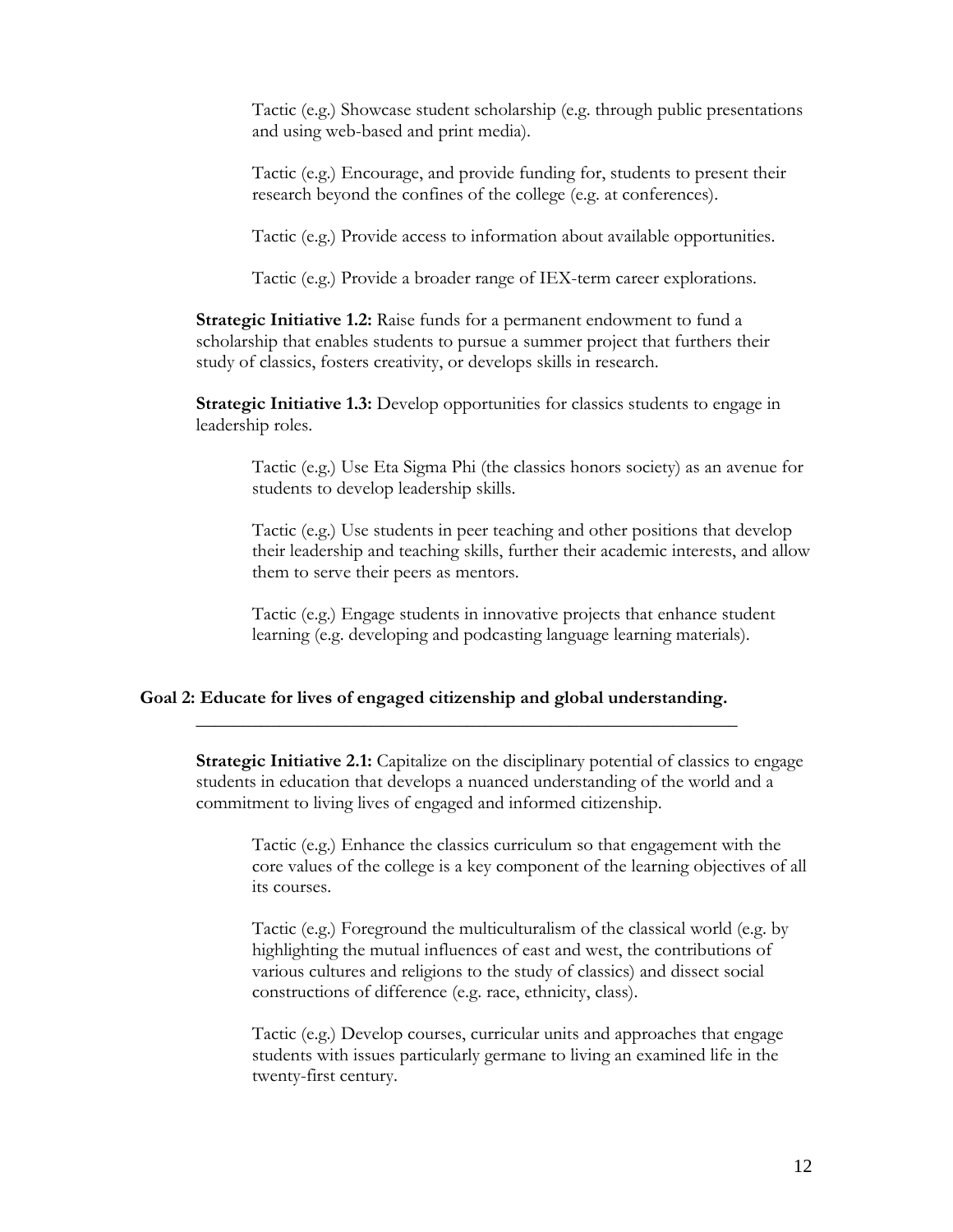Tactic (e.g.) Work to attract a more diverse population of students that reflects the increased ethnic diversity of the region (e.g. through building ties with minority populations and offering a curriculum that engages students from all cultural backgrounds).

Tactic (e.g.) Engage in regular and systematic assessment of our courses to measure their efficacy in enabling students to develop a global perspective and to build their capacities to think through issues critically, historically, and ethically.

Tactic (e.g.) Enhance the department's engagement with the community, creating opportunities for both students and faculty to put their learning to use beyond the confines of the academy (e.g. presentations in schools and churches and other service learning projects).

**Strategic Initiative 2.2:** Enhance the education of students and alumni and professional development of faculty through study and research abroad, especially in classical lands.

Tactic (e.g.) Offer study courses to Greece and Rome for students and alumni.

Tactic (e.g.) Raise funds to allow students with financial need to study abroad.

Tactic (e.g.) Support the professional development of faculty (e.g. through teaching at the Intercollegiate Center for Classical Studies or in Gustavus' study abroad programs).

**Strategic Initiative 2.3:** Create opportunities for students to study archaeology through participation in archaeological excavation or survey archaeology.

Tactic (e.g.) Establish an on-going partner relationship with an archaeological field-school offering students hands-on experience and training in archaeological methods.

Tactic (e.g.) Raise funds to allow students with financial need to participate.

#### **Goal 3: Educate for life-long learning.**

**Strategic Initiative 3.1:** Engage students in projects that foster creative inquiry and independent learning.

 **\_\_\_\_\_\_\_\_\_\_\_\_\_\_\_\_\_\_\_\_\_\_\_\_\_\_\_\_\_\_\_\_\_\_\_\_\_\_\_\_\_\_\_\_\_\_\_\_\_\_\_\_\_\_\_\_\_\_** 

Tactic (e.g.) Enhance the curriculum to develop skills and foster interests that will enhance life-long learning.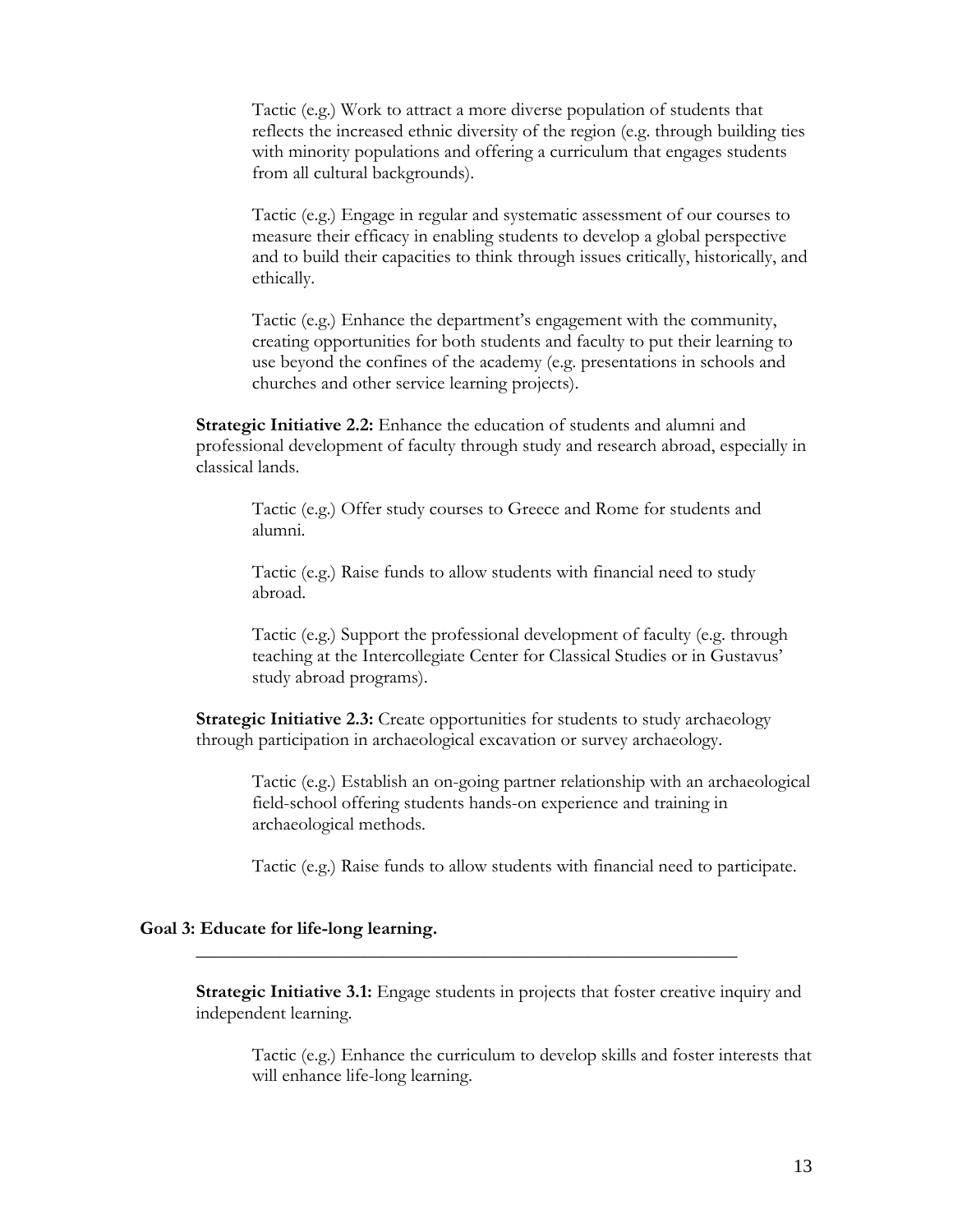Tactic (e.g.) Enhance students' information fluency and the necessary skills to pursue independent research.

**Strategic Initiative 3.2:** Engage with alumni to enrich their continuing study of classics.

Tactic (e.g.) Sustain alumni engagement with the subject by offering opportunities for continuing education (e.g. a content-rich departmental newsletter, classics lectures etc.).

Tactic (e.g.) Provide opportunities for alumni to participate in IEX-semester travel courses.

Tactic (e.g.) Provide opportunities for alumni to interact with current students (e.g. offering vocational and career advice).

Tactic (e.g.) Showcase the variety of ways in which our alumni continue their involvement in the life of the mind and in which they apply their education.

## **Goal 4: Create a nationally recognized classics program that serves as a resource for the teaching and promotion of classics.**

 **\_\_\_\_\_\_\_\_\_\_\_\_\_\_\_\_\_\_\_\_\_\_\_\_\_\_\_\_\_\_\_\_\_\_\_\_\_\_\_\_\_\_\_\_\_\_\_\_\_\_\_\_\_\_\_\_\_\_** 

**Strategic Initiative 4.1:** Build on and leverage the strength and reputation of the classics program at Gustavus.

Tactic (e.g.) Work closely with admissions to attract students of high aspiration and promise with particular interests in the humanities.

**Strategic Initiative 4.2:** Enhance the public visibility of classics in Minnesota.

Tactic (e.g.) Partner with schools, other classics departments and classics organizations (e.g. the Classical Association of Minnesota) to promote classics within the state, especially in the schools.

Tactic (e.g.) Strengthen connections with alumni in the teaching profession.

Tactic (e.g.) Encourage local schools to seek out available funds for developing and promoting classics in secondary education (e.g. through the Committee for the Promotion of Latin, CAMWS).

**Strategic Initiative 4.3:** Through a departmental culture of collaboration and open exchange of ideas, develop innovative and effective teaching methods and materials and disseminate these for use by the wider teaching and learning community in classics.

Tactic (e.g.) Share teaching approaches and resources with departmental colleagues.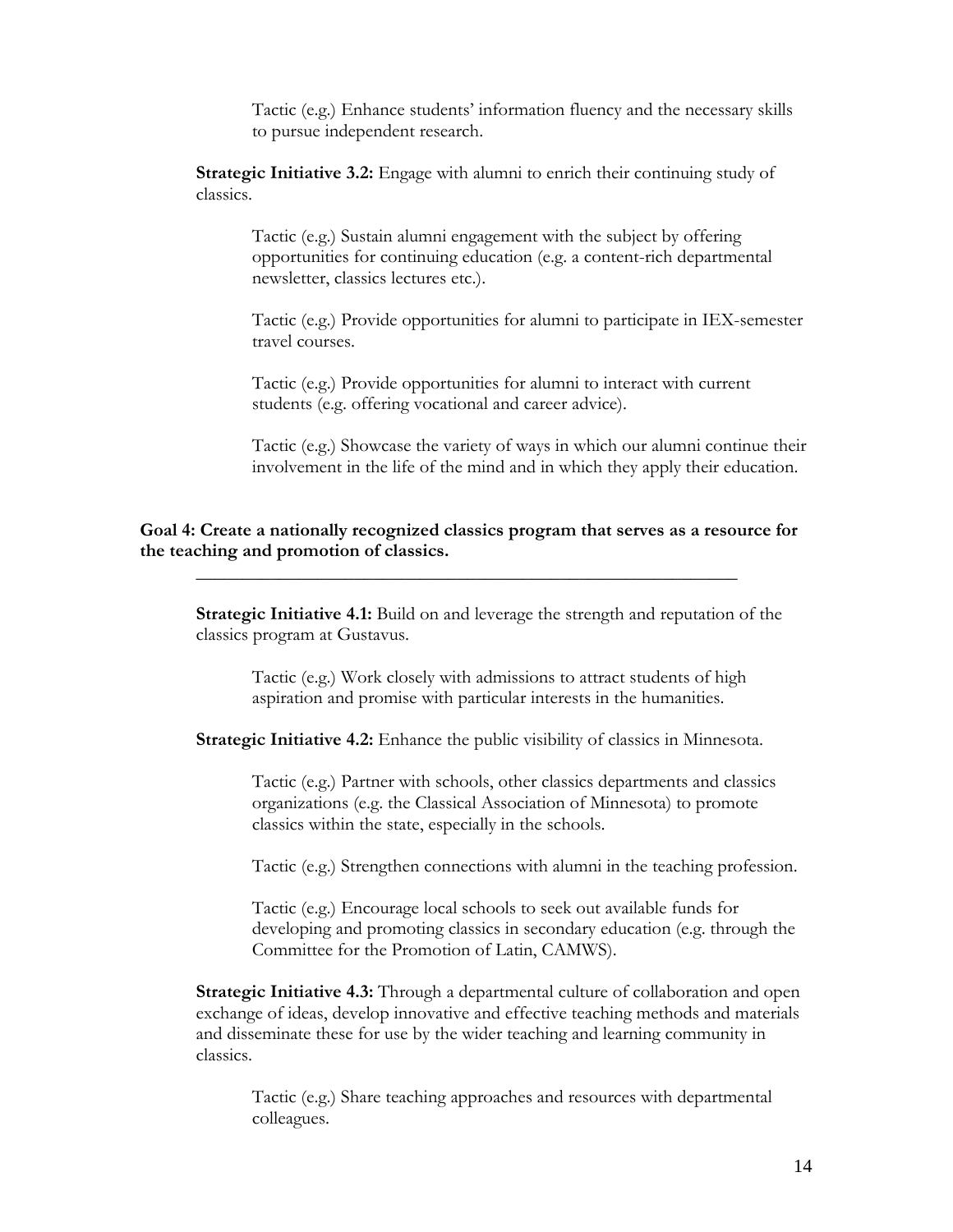Tactic (e.g.) Disseminate pedagogical research and best practices (e.g. through conference presentations).

Tactic (e.g.) Conduct and publish SoTL (Scholarship of Teaching and Learning) and other pedagogical research.

Tactic (e.g.) Make materials available on the web (e.g. podcasts of lectures, archived performances in the Festival of Dionysus, blog articles, student research etc.).

## **Goal 5: Advocate liberal arts ideals and help shape a liberal arts framework for the twenty-first century.**

 **\_\_\_\_\_\_\_\_\_\_\_\_\_\_\_\_\_\_\_\_\_\_\_\_\_\_\_\_\_\_\_\_\_\_\_\_\_\_\_\_\_\_\_\_\_\_\_\_\_\_\_\_\_\_\_\_\_\_** 

**Strategic Initiative 5.1:** Promote interdisciplinary learning in a liberal arts framework at Gustavus.

> Tactic (e.g.) Bring to campus presenters whose lectures and workshops bridge the disciplines, articulate liberal arts thinking, and enhance the intellectual life of the college.

Tactic (e.g.) Partner with other campus (e.g. through co-sponsoring events) and contribute to campus-wide academic initiatives (e.g. Celebration of Creative Inquiry, Continuing Education Lectures).

Tactic (e.g.) Teach courses that contribute broadly to general education and serve the needs of programs and other departments (e.g. CII, FTS, GWS, Peace Studies, Art & Art History, History, Religion, Theatre & Dance).

Tactic (e.g.) Intentionally build cross-disciplinary relationships (e.g. through team teaching with members of other departments and interacting through guest lectures).

Tactic (e.g.) Increase the awareness of the role of classics in building visual literacy (e.g. in the study of film, art, archaeology etc.).

**Strategic Initiative 5.2:** Engage students and faculty in joint endeavors that build community and encourage the open exchange of ideas.

Tactic (e.g.) Build esprit de corps (e.g. through extra-curricular events) within the department and across departments.

Tactic (e.g.) Provide opportunities for collaborative learning (e.g. "Why Classics?" event, Festival of Dionysus, group projects, peer tutoring).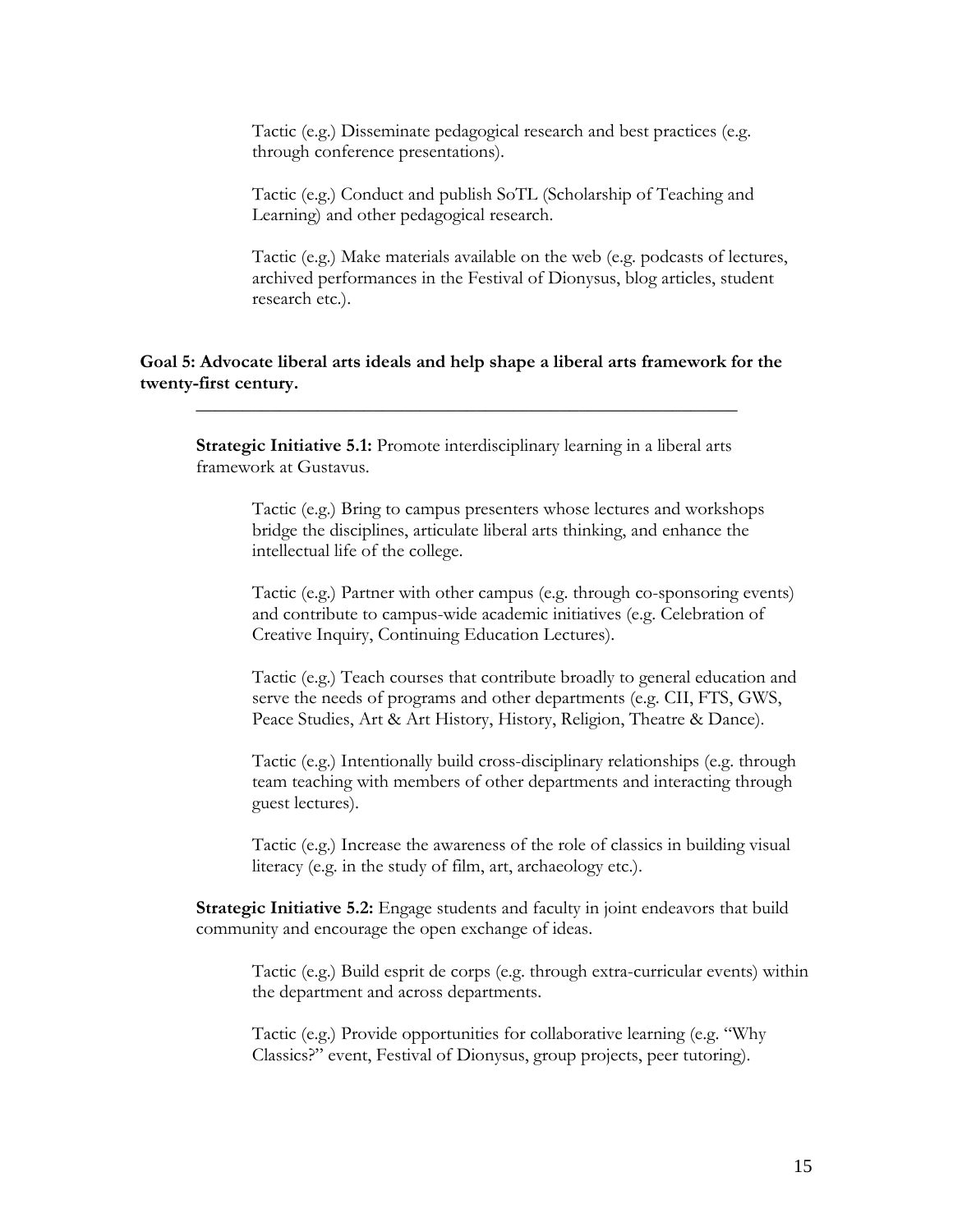## **Goal 6: Support faculty in their pedagogical engagement.**

**Strategic Initiative 6.1:** Provide additional travel funding to enable faculty to attend conferences such as the Classical Association of the Atlantic States and the American Classical League which foreground pedagogy and the teaching of classics, in addition to the conferences at which they present their research, such as the APA and CAMWS).

 **\_\_\_\_\_\_\_\_\_\_\_\_\_\_\_\_\_\_\_\_\_\_\_\_\_\_\_\_\_\_\_\_\_\_\_\_\_\_\_\_\_\_\_\_\_\_\_\_\_\_\_\_\_\_\_\_\_\_** 

**Strategic Initiative 6.2:** Provide funding for faculty to collaborate with students on projects other than large-scale Presidential Faculty-Student Scholarship projects (e.g. developing pod-cast language teaching units over the summer).

**Strategic Initiative 6.3:** Provide funding for department-wide curriculum development (a replacement for the Bush department grants) and other major initiatives beyond the development of individual courses.

**Strategic Initiative 6.4:** Provide institutional support (in the form of a course release for the department chair) to facilitate the implementation of the department's vision.

**Strategic Initiative 6.5:** Provide technological and infrastructure support for classroom pedagogy and other multi-media initiatives, including a dynamic and content-rich department web portal.

# **Section 4 Assessment**

We already have several assessment mechanisms in place on a recurring basis that allow us to measure attainment in a number of areas related to the goals. For example, we conduct oneon-one exit interviews with graduating seniors. Significant changes have already come out of this particular assessment tool (e.g. the creation of the capstone seminar).

# **Goal 1: Engage students in education that fosters creativity, independent thinking, and leadership.**

- Make use of the Teagle Assessment Tool (assessing critical thinking and postformal reasoning in classics and political science).
- Make use of our senior exit interviews to assess the degree to which we have met our objectives for this goal.
- Gather examples of student creativity and independent thinking (abstracts of honors theses and other major research projects and presentations at Gustavus and beyond, including digital records where possible).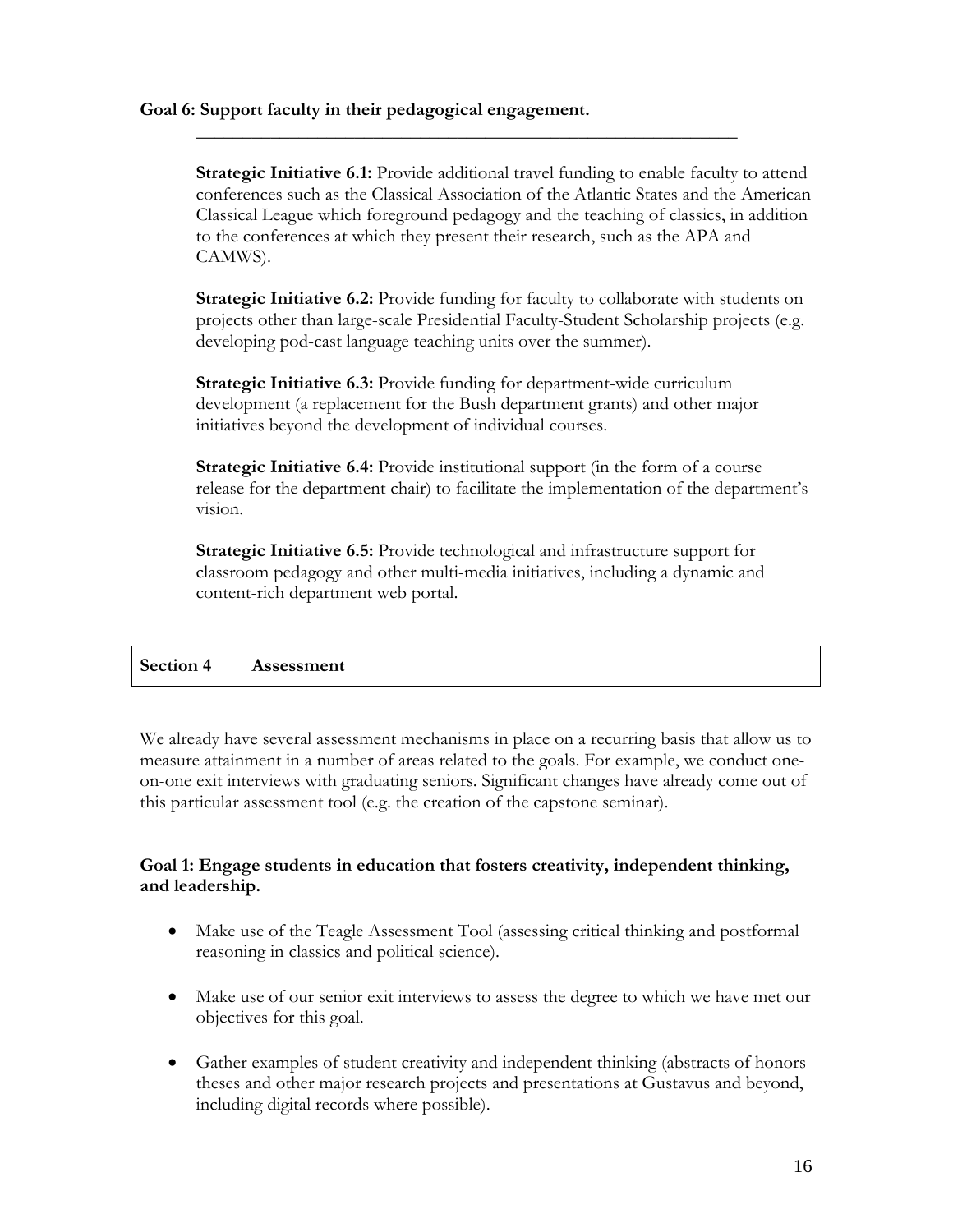- Assess the extent and quality of projects in which students exercise their creativity and pursue independent research (e.g. through departmental strategic meetings).
- Develop a rubric for advising meetings within the department that invites our advisees to articulate their interests, document their achievements and reflect on their educational objectives.
- Continue to use the departmental newsletter to as a qualitative assessment tool in which majors report their involvements and achievements.

# **Goal 2: Educate for lives of engaged citizenship and global understanding.**

- Use an in-class assessment instrument to measure changes in cultural attitudes, global understanding and civic engagement as part of in-class course assessment.
- Gather data on majors who have study abroad (both quantitative and qualitative).
- Make use of our senior exit interviews to assess the degree to which we have met our objectives for this goal.

## **Goal 3: Educate for life-long learning.**

- Continue to use our departmental newsletter as a way to track what our alumni go on to do. Add a quantitative component to this assessment (e.g. ascertaining what the careers are that our majors most commonly choose).
- Assess the degree to which we continue to play a formative part in the continuing education of alumni through a combination of qualitative and quantitative measurement.

# **Goal 4: Serve as a resource for the teaching and promotion of classics.**

• Document and assess our efficacy in the promotion of classics and in pedagogical engagement (e.g. through keeping track of the total number of contacts made with K-12 teachers and students, and of concrete achievements that have resulted from our efforts).